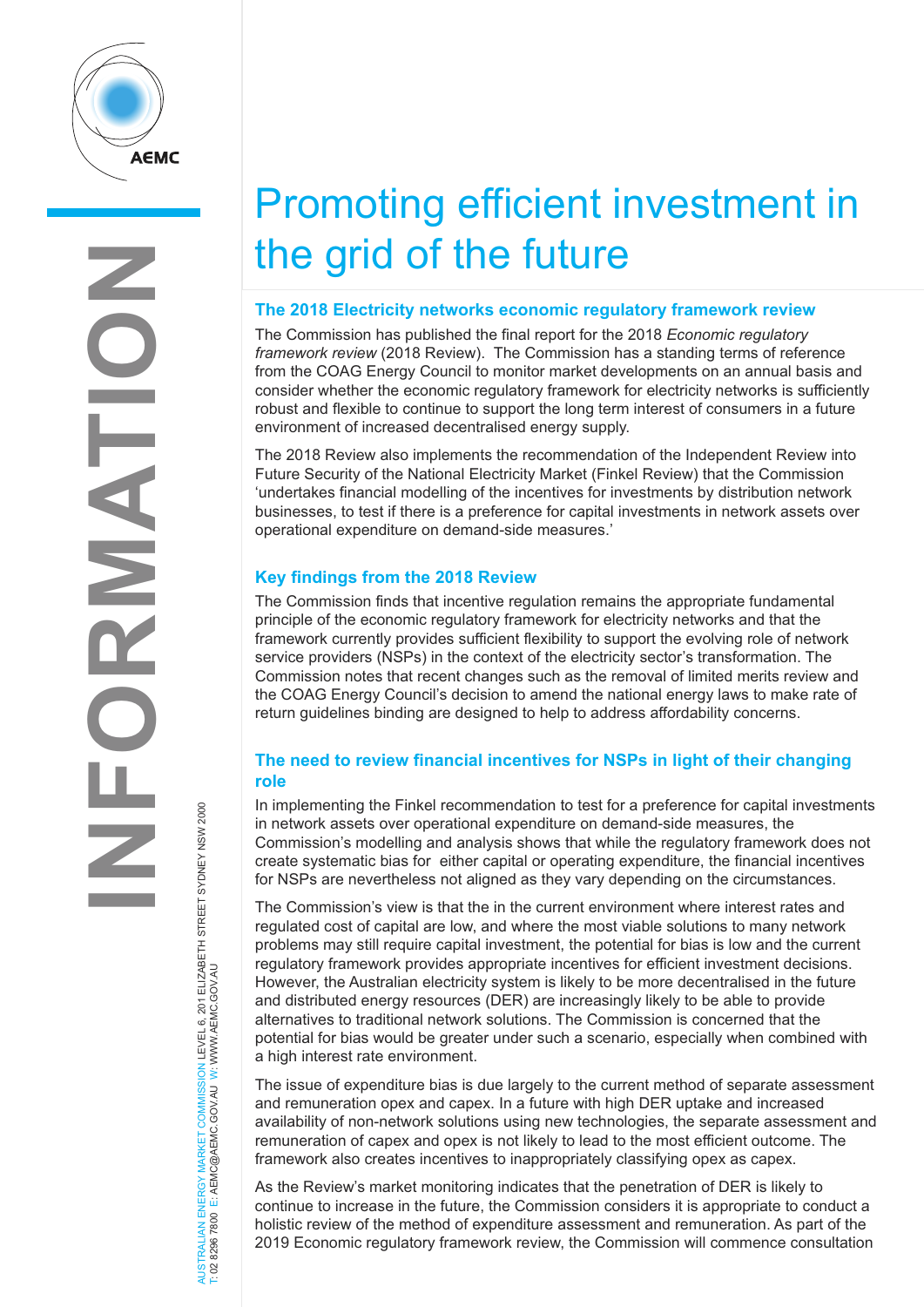on changes required to the expenditure assessment and remuneration systems to enable the economic regulatory framework to continue to support the electricity sector's transformation. The Commission will commence this work immediately following the publication of this 2018 Review report.

#### **The role of electricity distribution networks in optimising the value provided by DER**

The increasing penetration of DER on the grid also presents opportunities for the power system, as a whole, to become more efficient as DER can be capable of providing an array of services to a range of parties. The role of NSPs will become more complex and the operation of the grid will need to be more sophisticated to efficiently integrate DER and to manage challenges to avoid network and system security issues.

The Commission considers a more sophisticated and dynamic approach, which could take the location of DER and time into account, would be better suited to managing the increasing penetration of DER, rather than augmenting networks or applying static export limits. A number of approaches could potentially be taken to managing and optimising DER within both within both transmission and distribution network limits.

The identification of the preferred approach to overall system operation and the assessment of benefits of alternative models is likely to take considerable work and time. In the meantime, there are a number of first steps that distribution NSPs can take now to facilitate the integration of DER and to prepare for potential future operating models.

The key first steps involve distribution network service providers building a better understanding of the impacts of connecting higher levels of DER to their networks and the network constraints that may emerge as a result. In the past, distribution networks have not needed a detailed understanding of flows of energy across their low voltage networks, with most of their modelling and monitoring capability focussed on their high voltage networks. As a result, they have very limited information regarding the ability of their low voltage networks to manage DER export and the constraints in their networks that will lead to high levels of DER causing them to breach their technical obligations in relation to matters such as voltage limits.

The Commission considers the current economic regulatory framework can support distribution NSPs in making efficient investments to improve their low voltage network data, modelling and monitoring capacity as it provides distribution businesses and the AER with appropriate levels of discretion and flexibility in determining network expenditure and revenue requirements.

#### **The need to continue network pricing reform**

The Commission continues to emphasise the important role that cost reflective network prices play in supporting electricity network transformation as well as delivering long term affordable energy prices.

Cost reflective network pricing will support the transformation of the network by providing a foundation for efficient usage and investment decisions by consumers. In particular, network tariff reform will provide investment signals to DER providers and help unlock the DER value stack by assisting consumers to optimise their energy usage. This is forecast to lead to long term reductions in network costs and average network charges paid by consumers.

The Commission is of the view that it is not necessary for retailers to structure their prices in a way that matches network prices. Network prices are not paid directly by customers, and are instead charged by distribution NSPs to retailers. If network prices are cost reflective, this will incentivise retailers and other energy service providers to offer innovative solutions to help consumers manage their demand and costs.

The requirement for NSPs to develop cost reflective network prices was introduced by the Commission's Distribution network pricing arrangement rule change in 2014. The rule change also requires NSPs to develop a tariff structure statement (TSS) that outlines the price structures that they will apply for the next regulatory period.